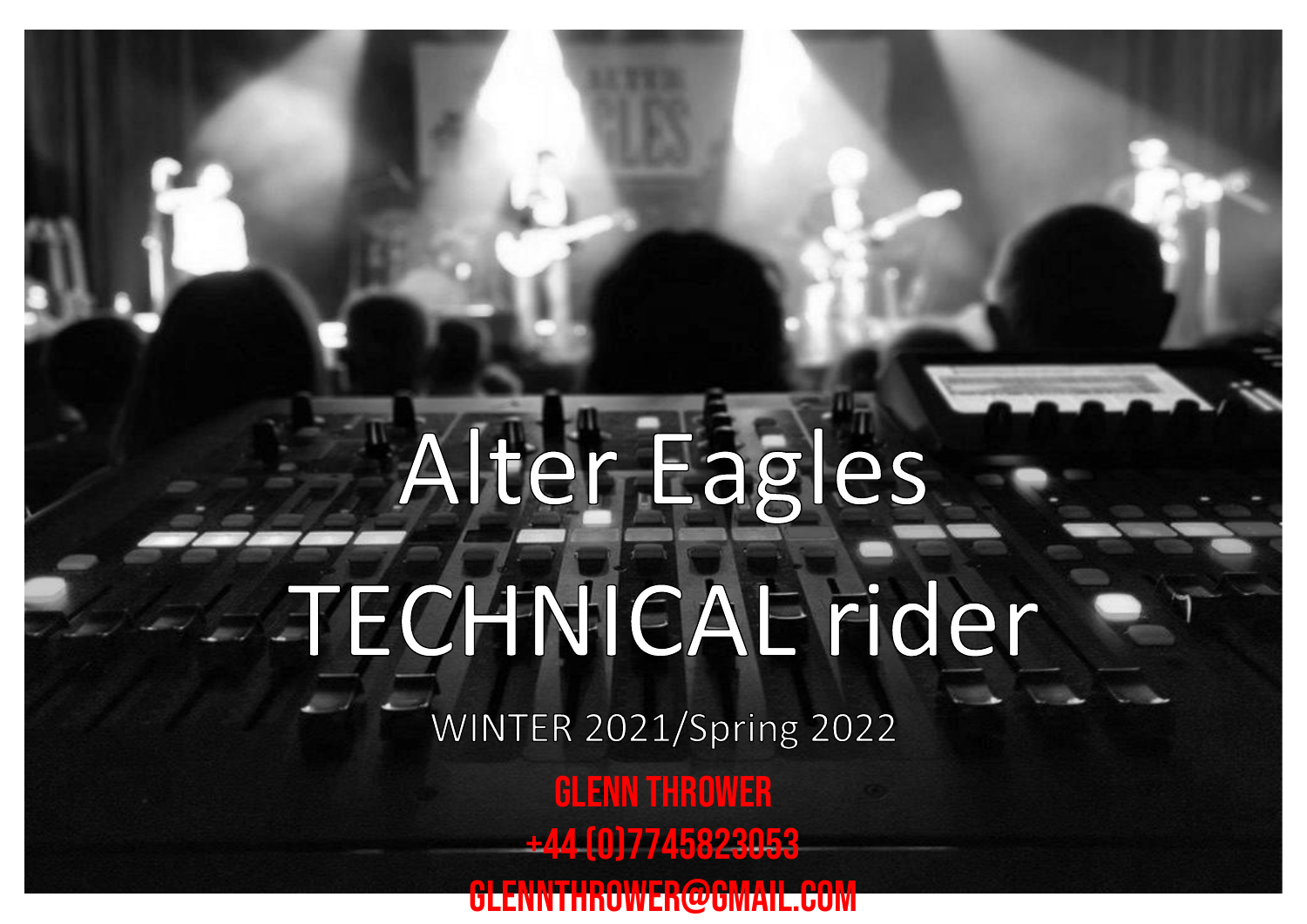

# **Production Rider**

**ALL ENQUIRIES RELATIVE TO THIS DOCUMENT CAN BE DIRECTED TO:** 

**BOOKING + BAND CONTACT: ROB BEATTIE +44 (0)7769902820 [ALTEREAGLES@GMAIL.COM](mailto:ALTEREAGLES@GMAIL.COM)**

**or TM + FOH ENGINEER: GLENN THROWER +44 (0)7745823053 [GLENNTHROWER@GMAIL.COM](mailto:GLENNTHROWER@GMAIL.COM)**

Please ensure all relevant personnel read the following document. i L i<br>'SEP'

All elements to be prepared in advance of band load-in time to ensure a smooth-running and enjoyable working environment for all of us. Thank you!

*Please also note that not all points are relevant for certain shows. Please disregard where not relevant or contact glennthrower@gmail.com to clarify in advance of show.*

# **Brief**

The Alter Eagles are an experienced, authentic Eagles tribute band. Formed in 2003, they perform the whole repertoire of Eagles tracks, from tasteful country rock - complete with full harmonies through to hard rocking numbers, showcasing the Eagles' trademark duelling electric guitars.

 $\_$  , and the set of the set of the set of the set of the set of the set of the set of the set of the set of the set of the set of the set of the set of the set of the set of the set of the set of the set of the set of th

**Important notes for Venue FOH Manager.** *No strobe lighting will be used in the show*. Please *do not* place seats directly in front of speakers! Please also advise any audience member near a speaker that the sound could exceed comfortable levels – The Alter Eagles and FOH engineer will not accept liability for damages resulting from this request not being adequately adhered to. FOH engineer will also require a clear path from mixing position to stage. *A minimum of 1 first aider should also be at the venue from load in.*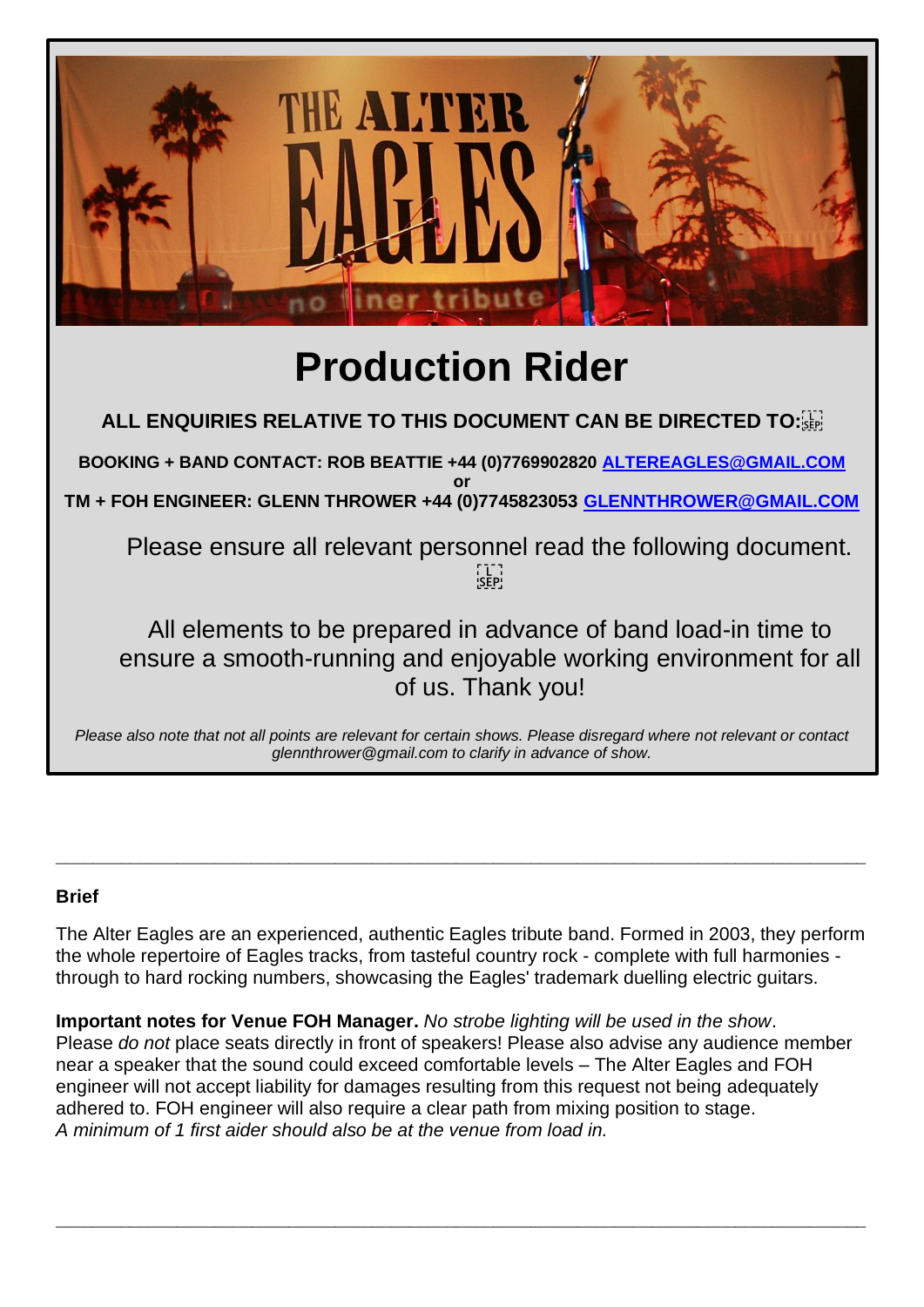The band will have a touring party of no more than 8 people: we may also have additional guests/performers with us on certain shows. As such, they should be treated 100% as travel party.

There will be a maximum of 1 Mercedes Vito/Sprinter van and 5 separate cars.

The band require access to load/unload equipment close to the stage door as well as at least 2 *safe* parking spaces in proximity to the venue (van + 1 car), for use after load in until load out.

*Where applicable, please supply a ramp for load-in.*

#### **Timings**

Where possible we will need a maximum of 1 hour to load in, and an absolute minimum of 2 hours to soundcheck. If the band are playing a festival slot, a minimum 30-minute changeover is required where the band will need all monitor lines accommodated and checked before the performance can commence.

**Stage Requirements**

We will require the unobstructed use of the entirety of the venue's stage space. The stage will need to be safe, clear, clean and dry prior to load in.

If the stage is big enough and you have them available, please supply the following risers:

1x Drum riser - 8ft x 10ft on 2ft legs (if rolling it must have sufficient brakes to hold it still)

1x Keyboard riser - 8ft x 10ft on 2ft legs (if rolling it must have sufficient brakes to hold it still)

Please refer to stage plot for positioning.

**Power Requirements**

Minimum power to be accessible from load in on stage and at FOH position of the following: -

**FOH:** 2x 13A **Stage:** 4x 13A

Please ensure that all audio and backline power are running from the same isolated supply independent of any lighting or domestic circuits.

If any sockets are accessible from the audience, tape will be used to cover up the socket in case some decides to charge their phone.

#### **Backdrop**

The Alter Eagles will need to be able to hang/fly a banner sizing 19ft x 10ft / 5.8m x 3.1m.

#### **Backline**

The Alter Eagles will provide all backline unless previously discussed with the venue. This backline is for the sole use of the band members. If backline is being provided the band will bring breakables and some backline (please discuss prior to show)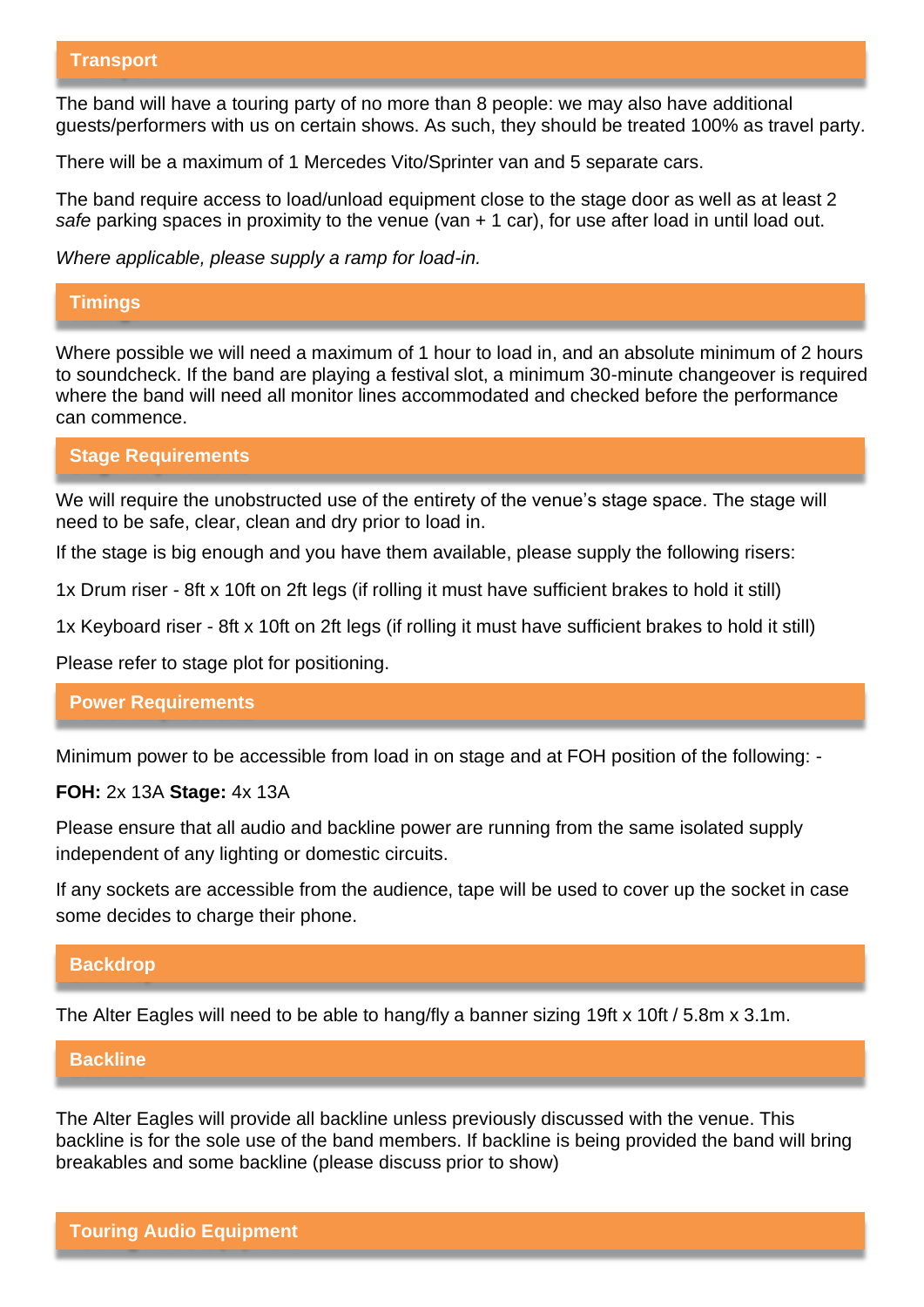The Alter Eagles will **always** tour with their own FOH engineer running monitors and FOH.

FOH mix position will need to be at the centre of the stereo image, on the ground floor and with a clear path to the stage*.* The area around mixing position must be unobstructed and protected against audience members.

The band are currently touring with the following equipment. Please note all equipment is for the sole use of the band unless agreed prior to the show:

1x Behringer X32 Desk

1x Behringer S32 StageBox

1x 100m Cat 5e Cable (on reel)

2x HK Audio Linear L5 112 Mid/Top Speaker

2x HK Audio Linear L Sub 1200A Active Sub

2x HK Audio Linear L Sub 1200A Passive Sub

1x Wireless IEM

2x Wired IEM

4x LD System Mon12a Monitor Wedges

1x DI Rack (And various boxes for use with all band instruments)

Microphone Package for all band inputs

XLR/Jack/13a Cables enough for band setup

Microphone stand package enough for band setup

# If the band are using the venue's FOH PA System

We require a professional quality STEREO P.A. system of adequate size and power to guarantee fully consistent sound throughout the venue. The system should comfortably provide a full spectrum of clear, undistorted audio.

The PA system must have appropriate processing to protect from any unintentional or accidental peaks or excesses in audio level, with no liability or responsibility held by the FOH engineer or The Alter Eagles for damages resulting from this request not being adequately adhered to.

All our Equipment is P.A.T tested, and we have public liability insurance (Please contact us by email if you would like a copy of either of these certificates)

### **Lights**

The Alter Eagles do not currently tour with a Lighting Engineer.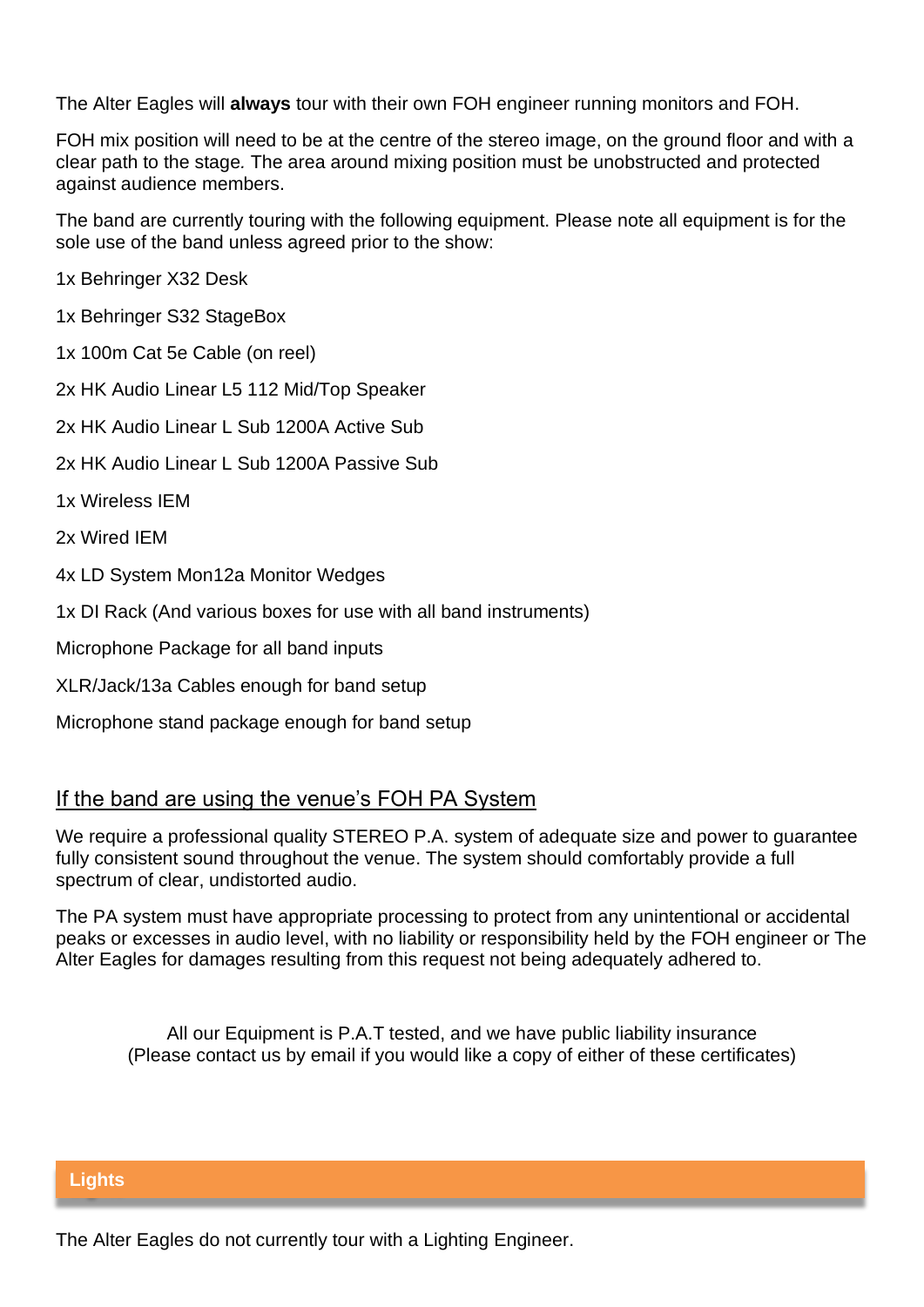If lighting is being provided by the venue then please provide sufficient lighting for the stage and a competent, sober and English-speaking engineer who is well versed with the equipment and production methods used within the venue.

Due to the variety of venues we play, below is a general lighting plan which can be adapted to fit the configuration and inventory of each venue. Please check the stage plot for positioning.

- *• Ideally the banner will stay the same (red/white) throughout the show.*
- *• Side and stage lights will be the colours suggested in setlist (Provided on day of show).*
- *• A front wash for the singers at the front is also suggested.*
- *• At times it may be ideal to use a spot on the positions.*
- *• All members of the band should be lit*

*The TM will cue lights and give colour schemes for each song based on the above*.

If possible a 2-way working communication unit will be required at lighting position and FOH position.

## **Merchandise**

The Alter Eagles may sell CDs after the show in the bar area or in front of the stage after the show, they will advertise this during the show. Please liaise with the band on the day to finalise any relevant details.

# **Hospitality**

Every venue is different but please provide at least 1 dressing room with air conditioning/heating or area for the band to change.

Minimum Band Rider

- 12 bottles of drinking water for use backstage and onstage
- Tea and coffee is naturally always appreciated but this is not essential.
- 7 half-time drinks from the bar ready and waiting in the dressing room is also always appreciated (we'll place an order before the show)

Where there are no catering/restaurant facilities within the venue, please supply the TM with the following prior to the event;

- Location of near-by pub, accessible via walking.
- Location of near-by restaurant serving a variety of meat and vegetarian meals.
- If the above is not applicable, please supply take-away options upon arrival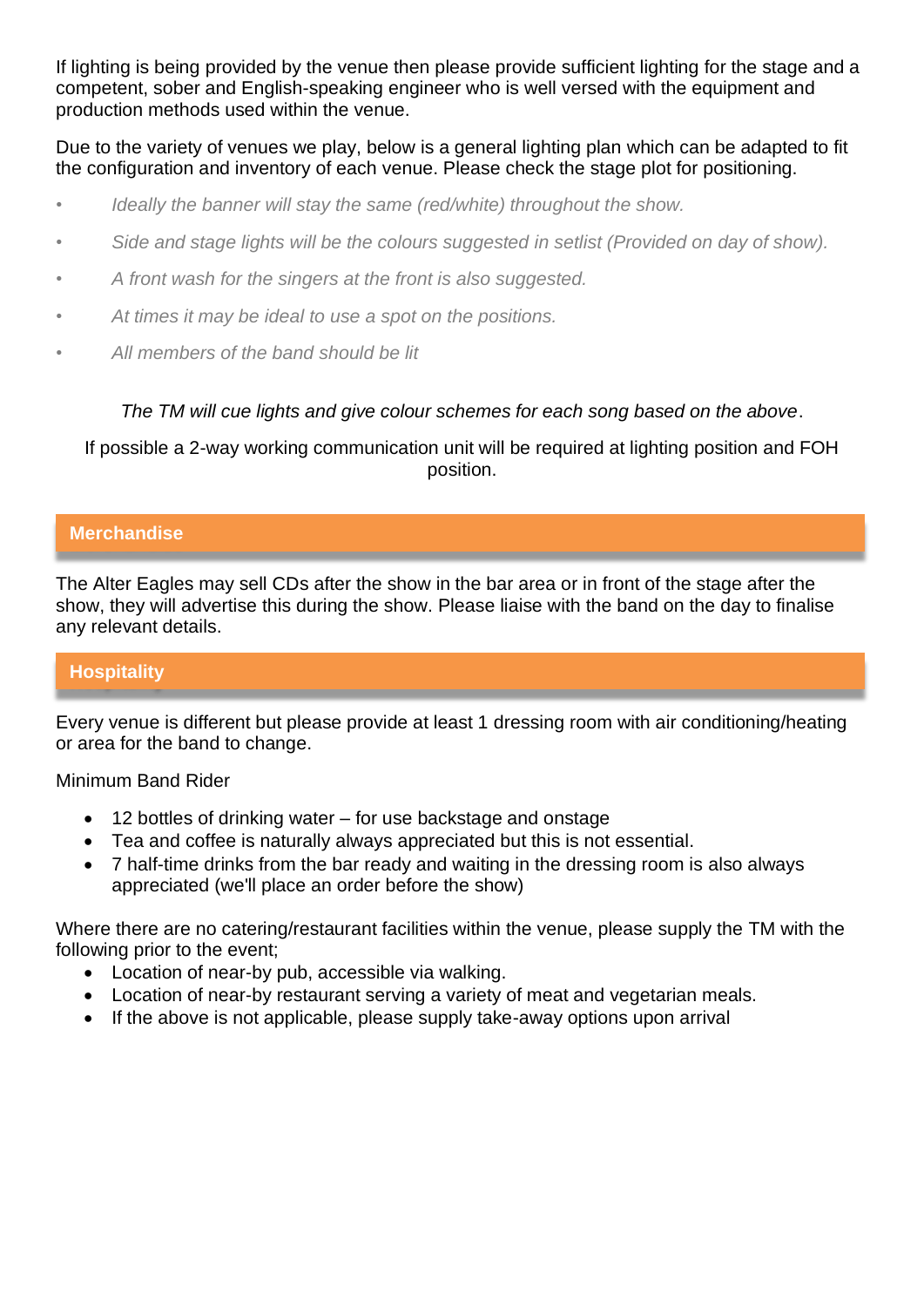